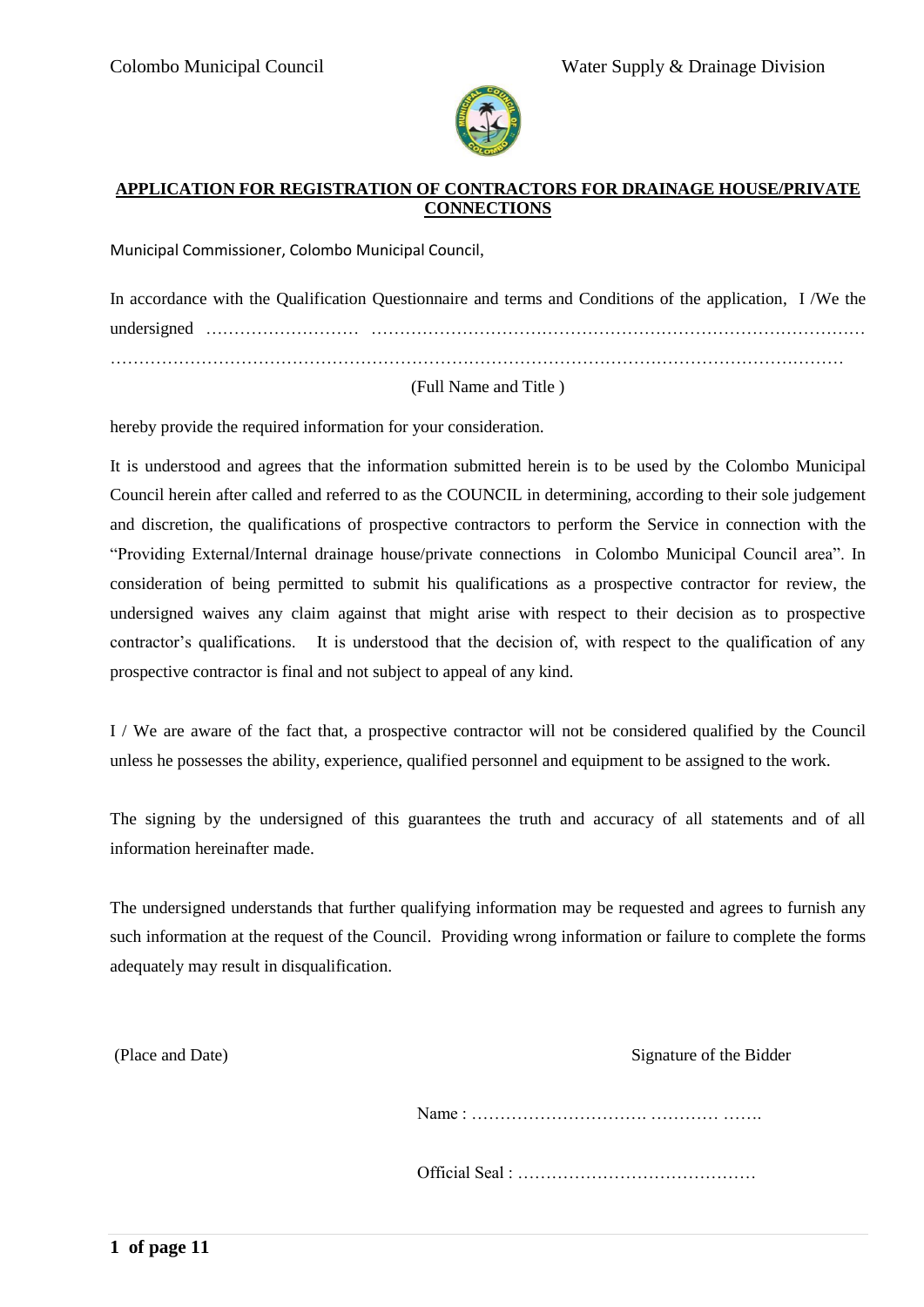### **S E C T I O N A**

# **GENERAL INFORMATION**

| A.1 | (a) |                                                              |
|-----|-----|--------------------------------------------------------------|
|     | (b) |                                                              |
|     | (d) | Telephone No.                                                |
|     | (e) | Telex No.                                                    |
|     | (f) | <b>Contractors Business</b>                                  |
|     |     |                                                              |
|     | (g) | If a member of the CIDA                                      |
|     |     |                                                              |
|     |     | <b>CIDA Grade:</b>                                           |
|     |     |                                                              |
|     |     |                                                              |
| A.2 |     | Nature of contractor's Organisation please mark $(x)$        |
|     | (1) | Private Ltd., Liability                                      |
|     |     |                                                              |
|     | (3) |                                                              |
|     |     |                                                              |
| A.3 |     | Person managing the affairs of the contractor's organization |
|     | (a) |                                                              |
|     | (b) |                                                              |
|     |     |                                                              |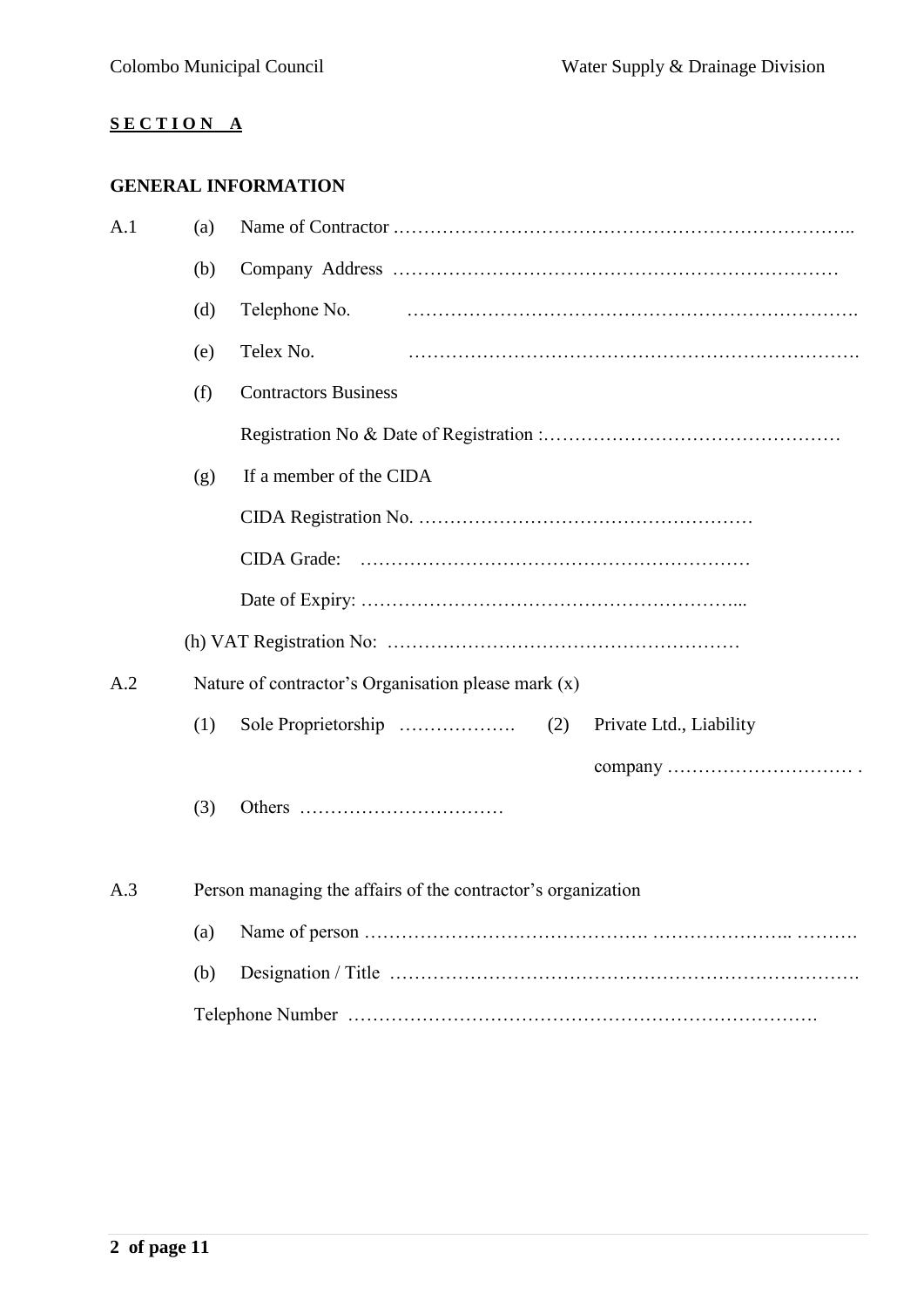### **S E C T I O N B**

#### **LEGAL INFORMATION**

- B.1 Date of business Registration of Contractor's Organisation B.2 Certified photocopy of Contractor's current National Registration and categorization (Annexe 'A')
- B.3 If contractor is a sole proprietorship:
	- (a) Name of Owner  $\ldots$   $\ldots$   $\ldots$   $\ldots$   $\ldots$   $\ldots$   $\ldots$   $\ldots$   $\ldots$   $\ldots$   $\ldots$   $\ldots$   $\ldots$   $\ldots$   $\ldots$   $\ldots$   $\ldots$
	- (b) Certified copy of certificate of business name Registration (Annexe 'B')
- B.2 If contractor is a private limited liability company.
	- (a) Certified copy of Articles of incorporation (Annexe 'C')
	- (b ) Names of share holders and others owning more that 5% of share holding of the company.

| Name | <b>Type of Shares</b> | Value of      | <b>Extent</b> of |
|------|-----------------------|---------------|------------------|
|      |                       | <b>Shares</b> | control $(\% )$  |
|      |                       |               |                  |
|      |                       |               |                  |
|      |                       |               |                  |
|      |                       | .             |                  |

B.3 For others please provide relevant details (if any Annexe "D")

………………………………………………………………………………………………………… ………………………………………………………………………………………………………… ………………………………………………………………………………………………………… …………………………………………………………………………………………………………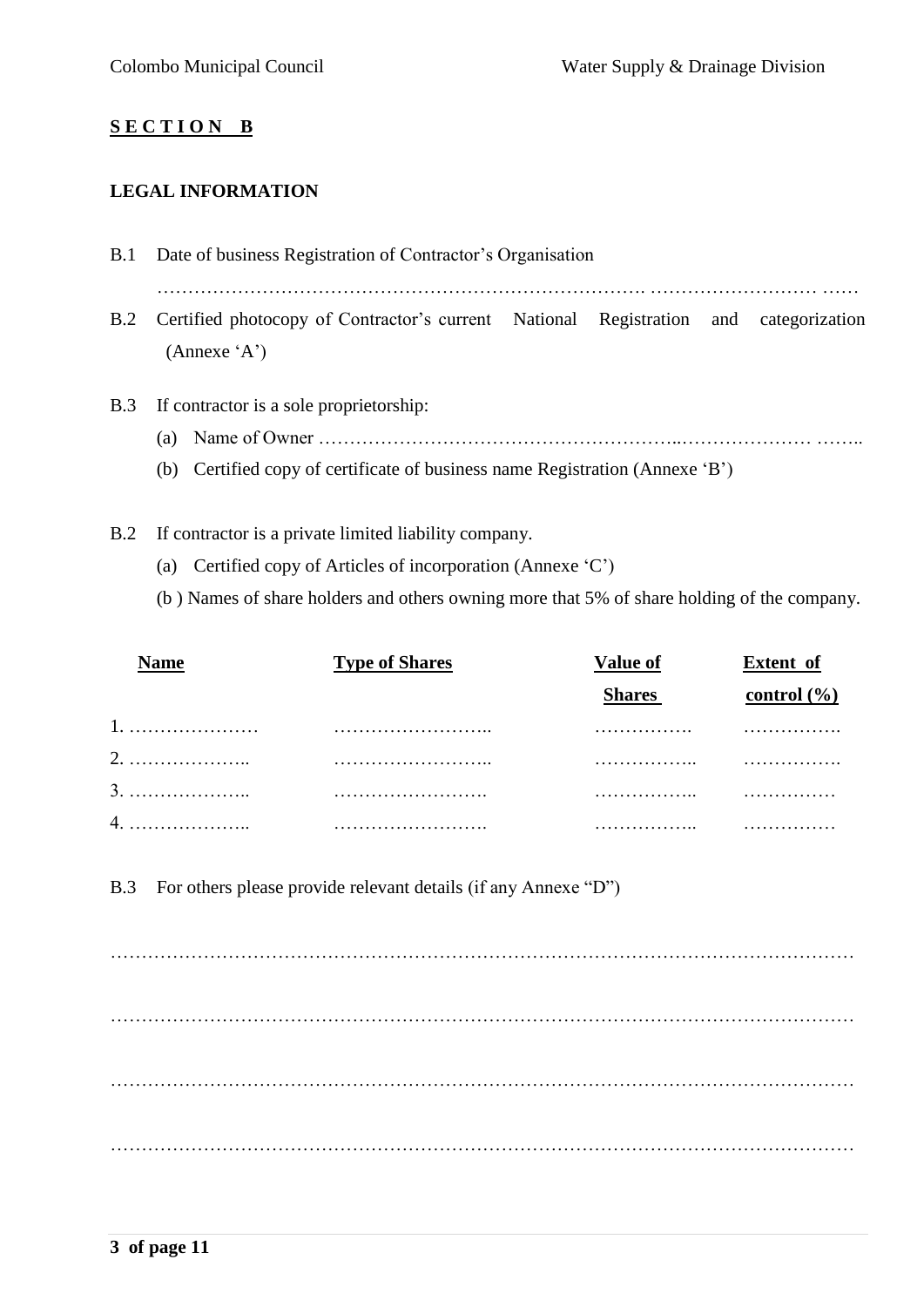### **S E C T I O N C**

Technical information (to be submitted with Documentary evidence)

C. 1 Experience as a Contractor

Contracts in the relevant fields of Sewerage and/or Storm Water completed by the Contractor in the last ten (5) years.

| <b>Project Name</b>         | <b>Description</b>                                                                                                                                                                                                                                                                               | <b>Employer</b> | <b>Completed Value</b>              | Contract      | Date           | Date of                                                                                                                                                                                                                       | <b>Remarks</b> |
|-----------------------------|--------------------------------------------------------------------------------------------------------------------------------------------------------------------------------------------------------------------------------------------------------------------------------------------------|-----------------|-------------------------------------|---------------|----------------|-------------------------------------------------------------------------------------------------------------------------------------------------------------------------------------------------------------------------------|----------------|
|                             |                                                                                                                                                                                                                                                                                                  |                 |                                     | <b>Period</b> | <u>started</u> | completion                                                                                                                                                                                                                    |                |
|                             | .                                                                                                                                                                                                                                                                                                | .               | .                                   | .             |                |                                                                                                                                                                                                                               |                |
| .                           | .                                                                                                                                                                                                                                                                                                | .               |                                     |               | .              |                                                                                                                                                                                                                               |                |
| .                           | .                                                                                                                                                                                                                                                                                                | .               | .                                   |               |                |                                                                                                                                                                                                                               |                |
| .                           | .                                                                                                                                                                                                                                                                                                | .               |                                     |               | .              |                                                                                                                                                                                                                               |                |
|                             | .                                                                                                                                                                                                                                                                                                | .               |                                     |               |                |                                                                                                                                                                                                                               |                |
| .                           | .                                                                                                                                                                                                                                                                                                | .               |                                     |               |                |                                                                                                                                                                                                                               |                |
| .                           |                                                                                                                                                                                                                                                                                                  | .               |                                     |               |                |                                                                                                                                                                                                                               |                |
| .                           | .                                                                                                                                                                                                                                                                                                | .               |                                     |               | .              |                                                                                                                                                                                                                               |                |
|                             |                                                                                                                                                                                                                                                                                                  | .               |                                     |               |                |                                                                                                                                                                                                                               |                |
| .                           | .                                                                                                                                                                                                                                                                                                | .               | .                                   |               | .              |                                                                                                                                                                                                                               |                |
|                             |                                                                                                                                                                                                                                                                                                  | .               |                                     |               |                |                                                                                                                                                                                                                               |                |
| .                           | .                                                                                                                                                                                                                                                                                                | .               |                                     |               | .              |                                                                                                                                                                                                                               |                |
| .                           | .                                                                                                                                                                                                                                                                                                | .               | .                                   |               |                |                                                                                                                                                                                                                               |                |
| $\sim$ $\sim$ $\sim$ $\sim$ | $\mathbf{a}$ and $\mathbf{a}$ and $\mathbf{a}$ and $\mathbf{a}$ and $\mathbf{a}$ and $\mathbf{a}$ and $\mathbf{a}$ and $\mathbf{a}$ and $\mathbf{a}$ and $\mathbf{a}$ and $\mathbf{a}$ and $\mathbf{a}$ and $\mathbf{a}$ and $\mathbf{a}$ and $\mathbf{a}$ and $\mathbf{a}$ and $\mathbf{a}$ and |                 | and the contract of the contract of |               |                | . The contract of the contract of the contract of the contract of the contract of the contract of the contract of the contract of the contract of the contract of the contract of the contract of the contract of the contrac |                |

(if the space provided above is insufficient, please continue as an extension page setting out the required data in a similar manner)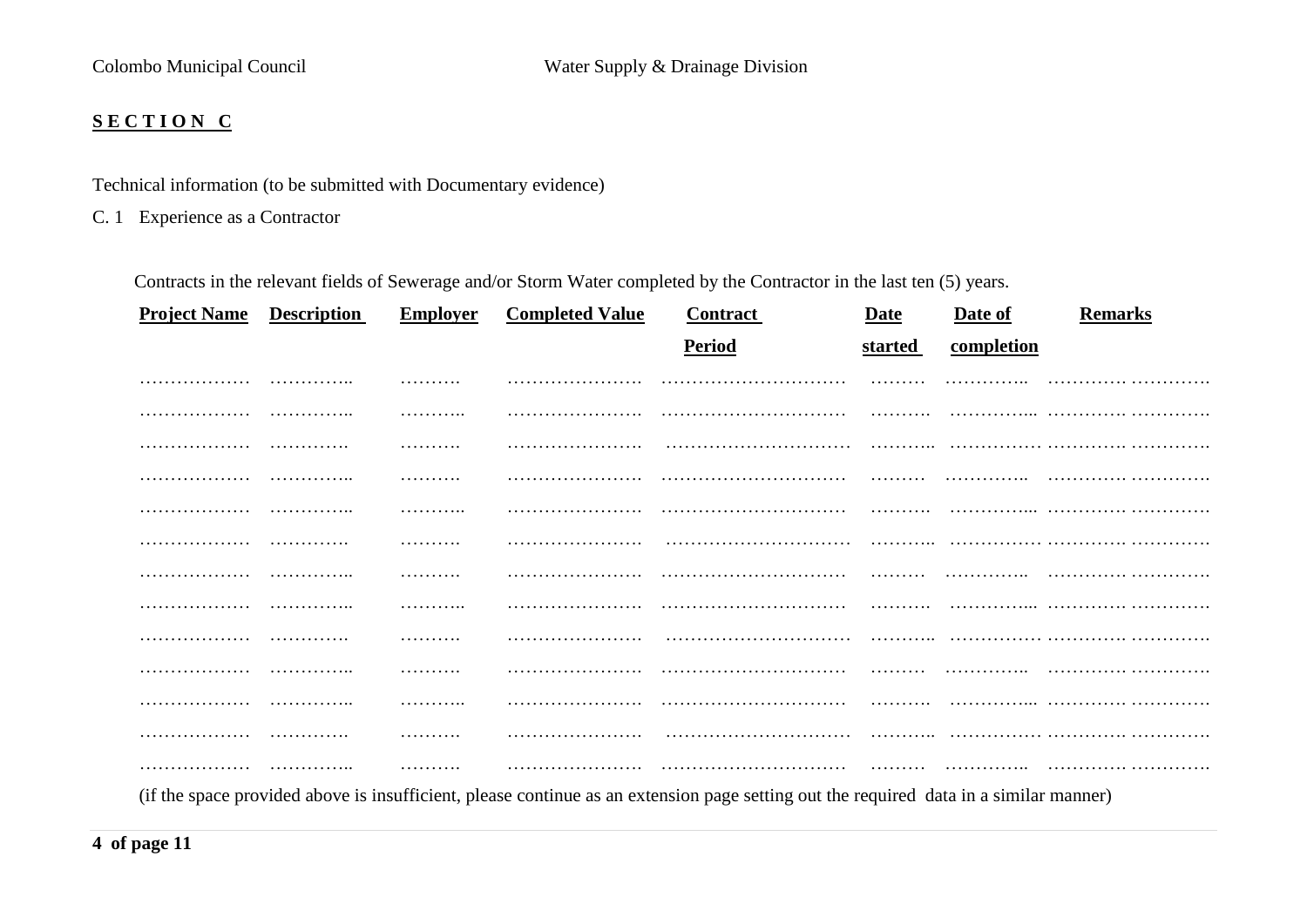**C. 2 Vehicles, Machinery and Equipment** available for the Project. Machinery and Equipment is running condition owned by the Contractor duly supported with evidence of ownership.

| <b>Number</b> | <b>Description</b>                          | <b>Make</b>            | Capacity            | Year of             | Year of         | Owned                | On hire / |
|---------------|---------------------------------------------|------------------------|---------------------|---------------------|-----------------|----------------------|-----------|
|               | of Vehicles Machinery                       |                        |                     | <b>Manufacture</b>  | <b>Purchase</b> | by                   | Lease     |
|               | and Equipment                               |                        |                     |                     |                 |                      |           |
|               |                                             |                        | .                   | .                   | .               | .                    | .         |
| .             |                                             |                        | .                   | .                   | .               | .                    | .         |
| .             |                                             |                        |                     | .                   | .               | .                    | .         |
| .             |                                             |                        |                     | .                   | .               | .                    | .         |
| .             |                                             |                        |                     |                     |                 | .                    | .         |
|               | <b>C.3 Organisation (Personal Resource)</b> |                        |                     |                     |                 |                      |           |
| Key Staff     |                                             |                        |                     |                     |                 |                      |           |
| <b>Name</b>   |                                             | <b>Position (Post)</b> | <b>No. of Years</b> | <b>No. of Years</b> |                 | <b>Type of</b>       |           |
|               |                                             |                        | <b>Experience</b>   | with Contractor     |                 | employment           |           |
|               |                                             |                        |                     |                     |                 | (permanent/contract) |           |
|               |                                             |                        |                     |                     |                 | .                    |           |
|               |                                             |                        |                     |                     |                 | .                    |           |
|               |                                             |                        |                     |                     |                 | .                    |           |
|               |                                             | .                      |                     |                     |                 | .                    |           |
|               |                                             |                        |                     |                     |                 |                      |           |
|               |                                             |                        |                     |                     |                 | .                    |           |
|               |                                             |                        |                     |                     |                 |                      |           |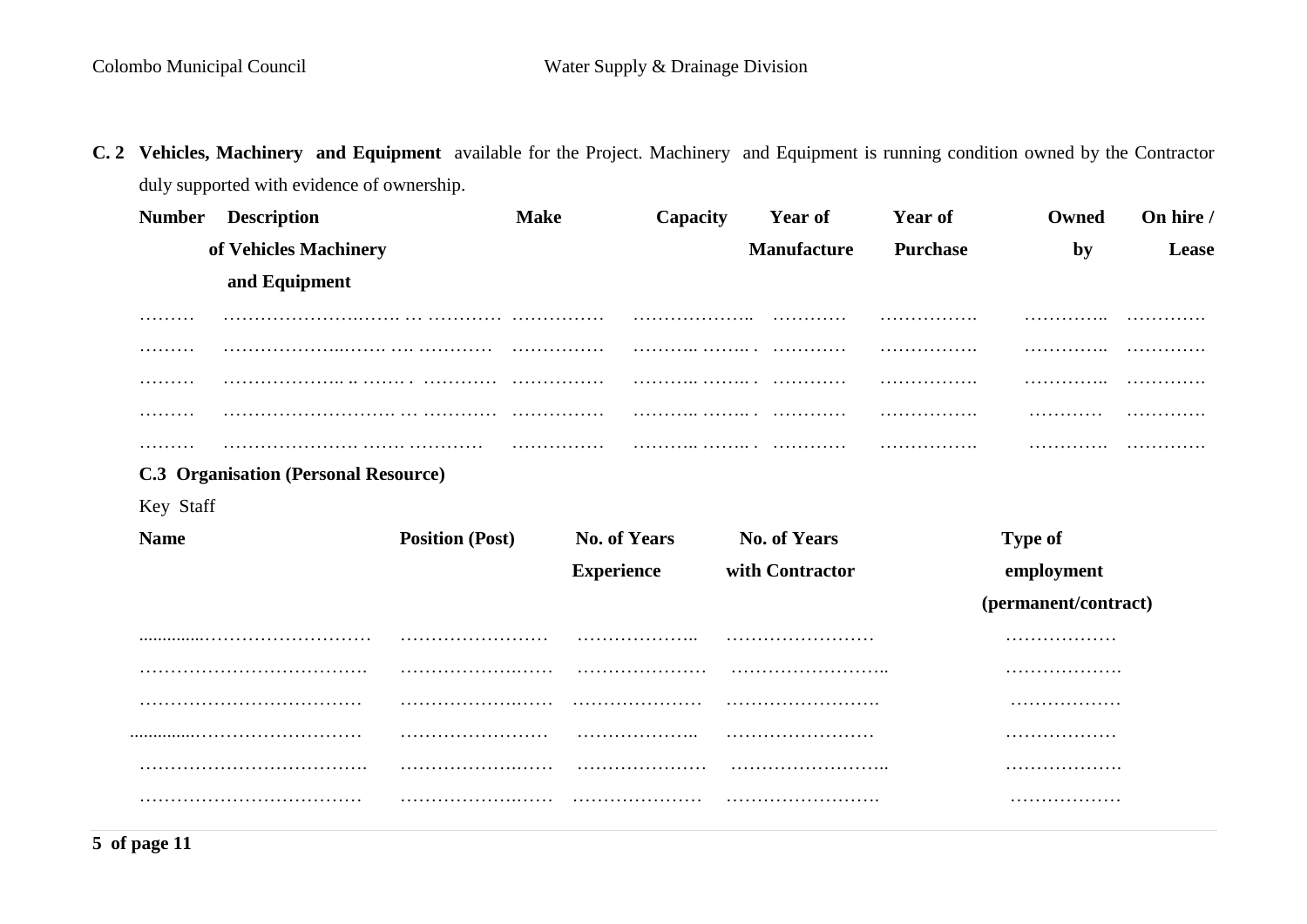- (d) Number of Technical / personnel from Forman level and up ....................
- (e) Number of Technical personnel below Forman level …………………………………

### C.4 Additional Performance Data

(a) Contracts in which Contractor was unable to complete within the contract period during the last five (5 ) years.

| <b>Name of Project</b> | Location | Cost | <b>Reason for inability to complete</b> |
|------------------------|----------|------|-----------------------------------------|
|                        | .        | .    |                                         |
|                        | .        | .    |                                         |
|                        | .        | .    |                                         |

(If the space provided above is insufficient, please continue on an extension page setting out the required data in a similar manner)

D. Please provide all of your financial details with certified copies.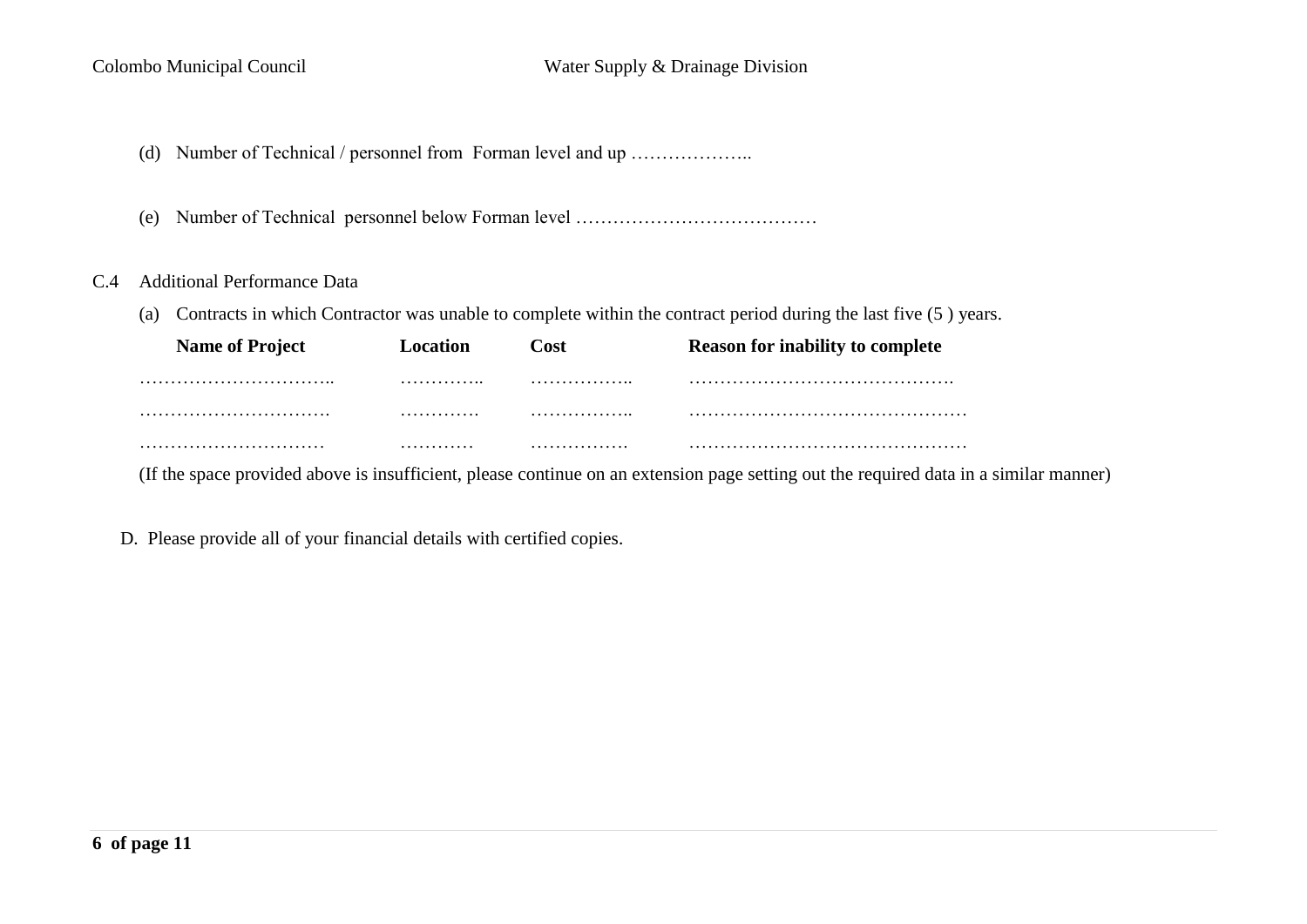### **S E C T I O N D**

### **TERMS AND CONDITIONS**

1. Applicants will be called for an interview and will be graded into following categories in accordance with their experience, ability and the availability of required equipment to perform the work.

- a. Segment "D" Contractors from 2,000,000.00 up to Rs. 5,000,000.00 with CIDA Grade C8 and above in relevant fields of Sewerage and/or Storm Water
- b. Segment "C" Contractors from 1,000,000.00 up to Rs. 2,000,000.00 with CIDA Grade C9 and above in relevant fields of Sewerage and/or Storm Water
- c. Segment "B" Contractors from  $400,000.00$  up to Rs.  $1,000,000.00$  with CIDA Grade C10 and above in relevant fields of Sewerage and/or Storm Water
- d. Segment "A" Contractors less than Rs. 400,000.00 in relevant fields of Sewerage and/or Storm Water

2. Original and true copies of all the certificates/documents supporting the application shall be submitted at the interview.

3. Contractors will be selected and registered as per the selection criteria given with this document.

4. Registered Contractors will issue a "Drainage License" for each and every Contract for the relevant construction period.

5. This Drainage license will be applicable only for the purpose and the period mentioned in the licence. No Contractor can use it for any other work what so ever under any circumstance.

6. No Contractor can do any house/private drainage connections without a valid Drainage Licence which has issued for that purpose.

7. Contractors who have awarded drainage Licence for house/private connections, has to deposit to CMC a 5% of the Departmental Estimate as a refundable Security Deposit.

8. No drainage work should be commenced by a licensed drainage Contractor until the plans submitted are approved. It is an offence to commence work before the plans are approved.

9. All the construction work has to be carried out under the supervision of the Water Supply and Drainage Division of the Colombo Municipal Council

10. A Certificate of Completion will be issued by Water Supply and Drainage Division of Colombo Municipal Council, after satisfactory completion of the Contract and the defect liability period.

11. The security deposit will be refund with the written request of the Contractor. The Certificate of Completion has to be submitted with the request.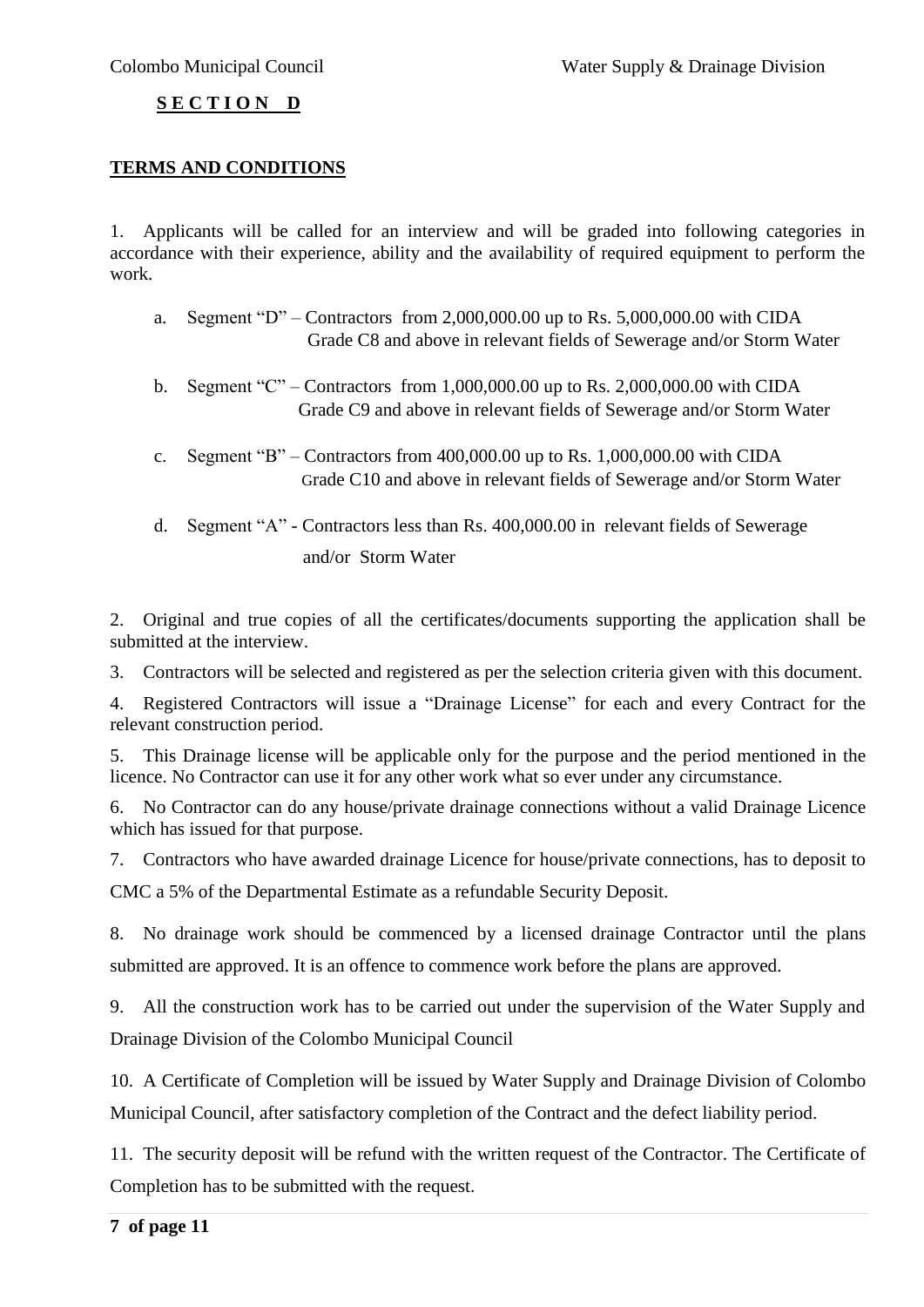12. A 15% of the Departmental Estimate has to be paid to CMC as the Departmental Charge by the owner.

13. If a drainage Design has to be done for the work, a 6% of Departmental Estimate has to be paid to CMC as the Design and Supervision charge by the owner.

## **S E C T I O N E**

### **SELECTION CRITERIA**

### **Technical Qualification**

| $\underline{\mathbf{No}}$ | <b>Segment</b> | <b>Minimum Qualification</b>                                                                                                      | <b>Marking</b>                                                                       | <b>Minimum</b> |
|---------------------------|----------------|-----------------------------------------------------------------------------------------------------------------------------------|--------------------------------------------------------------------------------------|----------------|
|                           |                |                                                                                                                                   | <b>Scheme</b>                                                                        | <b>Marking</b> |
|                           |                |                                                                                                                                   |                                                                                      | required       |
| 01                        | D              | a. CIDA Grade C8 and above in relevant fields<br>of Sewerage and/or Storm Water                                                   | 50                                                                                   |                |
|                           |                | b. Nos. of projects of value more than Rs. 01<br>million completed satisfactory by last 05<br>years.                              | 03 by each<br>Max. 09                                                                | 60             |
|                           |                | c. Nos. of projects of value less than Rs. 01<br>million but more than Rs. 500,000.00<br>completed satisfactory by last 05 years. | 02 by each<br>Max. 06                                                                |                |
|                           |                | d. Nos. of projects of value less than Rs.<br>500,000.00 completed satisfactory by last<br>05 years.                              | 01 by each<br>Max. 03                                                                |                |
|                           |                | e. Vehicle, Machinery & Equipment                                                                                                 | Own 02 by<br>each Max 04,<br>hired 01 by<br>each max. 02                             |                |
|                           |                | f. Technical person                                                                                                               | Above<br>Forman 03 by<br>each Max 06,<br>below Forman<br>by<br>01<br>each<br>max. 03 |                |
|                           |                | g. Technical knowledge                                                                                                            | 09                                                                                   |                |
|                           |                | h. Early Registration in CMC as a<br>House/private Drainage Contractor                                                            | 08                                                                                   |                |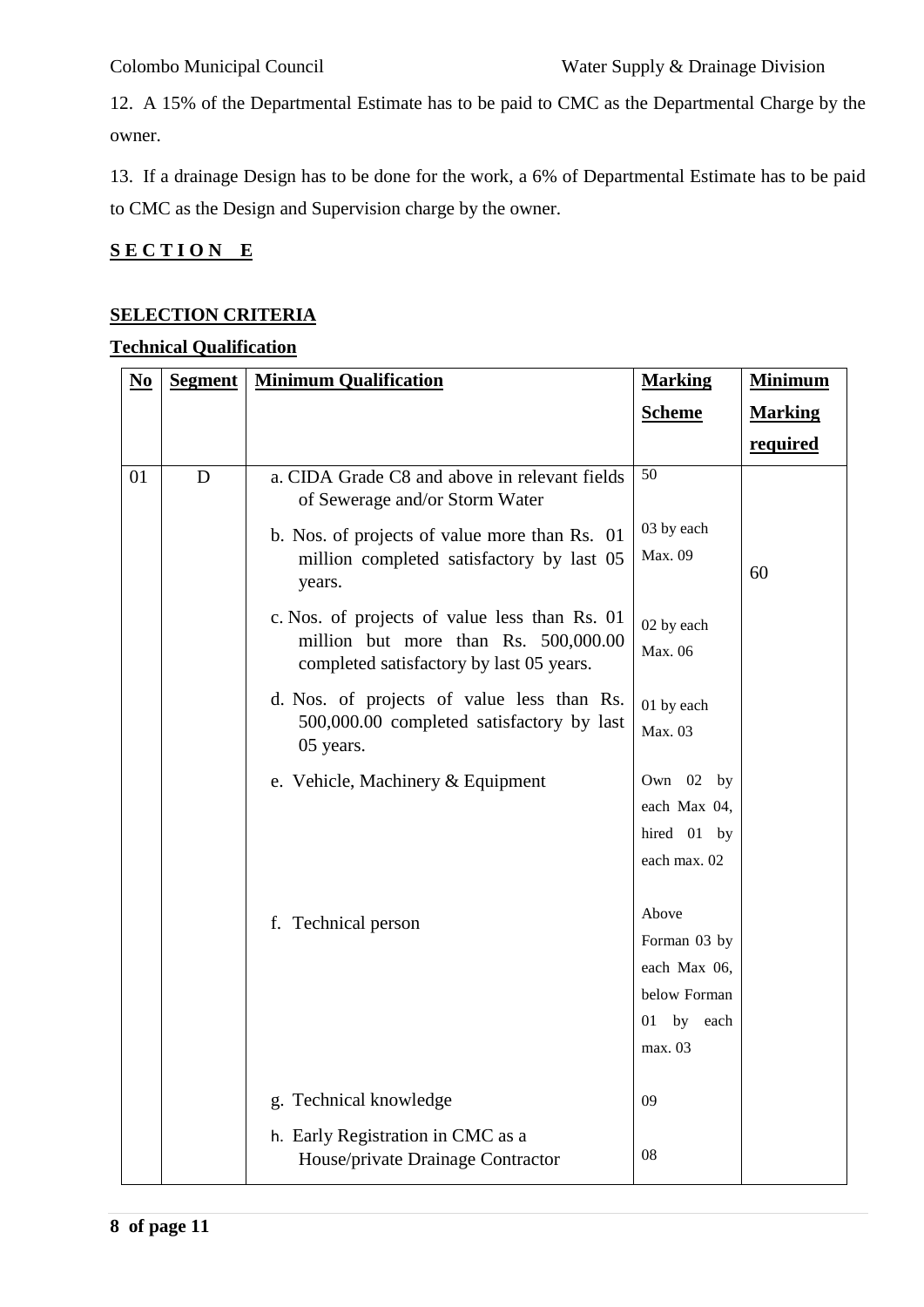| 02 | $\mathcal{C}$ | a. CIDA Grade C9 and above in relevant<br>fields of Sewerage and/or Storm Water                                                   | 50                                                                             |    |
|----|---------------|-----------------------------------------------------------------------------------------------------------------------------------|--------------------------------------------------------------------------------|----|
|    |               | b. Nos. of projects of value more than Rs.<br>500,000.00 completed satisfactory by last<br>05 years.                              | 03 by each<br>Max. 09                                                          |    |
|    |               | c. Nos. of projects of value less than Rs.<br>500,000.00 but more than Rs. 200,000.00<br>completed satisfactory by last 05 years. | 02 by each<br>Max. 06                                                          | 60 |
|    |               | d. Nos. of projects of value less than Rs.<br>200,000.00 completed satisfactory by last<br>05 years.                              | 01 by each<br>Max. 03                                                          |    |
|    |               | e. Vehicle, Machinery & Equipment                                                                                                 | Own 03 by<br>each Max 06,<br>hired 01 by<br>each max. 02                       |    |
|    |               | f. Technical Person                                                                                                               | Above<br>Forman 03 by<br>each Max 06,<br>below Forman<br>01 by each<br>max. 03 |    |
|    |               | Technical knowledge<br>g.                                                                                                         | 09                                                                             |    |
|    |               | h. Early Registration in CMC as a<br>House/private Drainage Contractor                                                            | 08                                                                             |    |
| 03 | B             | a. CIDA Grade C10 and above in relevant<br>fields of Sewerage and/or Storm Water                                                  | 50                                                                             |    |
|    |               | b. Nos. of projects of value more than Rs.<br>300,000.00 completed satisfactory by last<br>05 years.                              | 03 by each<br>Max. 09                                                          | 60 |
|    |               | c. Nos. of projects of value less than Rs.<br>300,000.00 but more than Rs. 100,000.00<br>completed satisfactory by last 05 years. | 02 by each<br>Max. 06                                                          |    |
|    |               | d. Nos. of projects of value less than Rs.<br>100,000.00 completed satisfactory by last<br>05 years.                              | 01 by each<br>Max. 03                                                          |    |
|    |               | e. Vehicle, Machinery & Equipment                                                                                                 | Own 02 by<br>each Max 04,                                                      |    |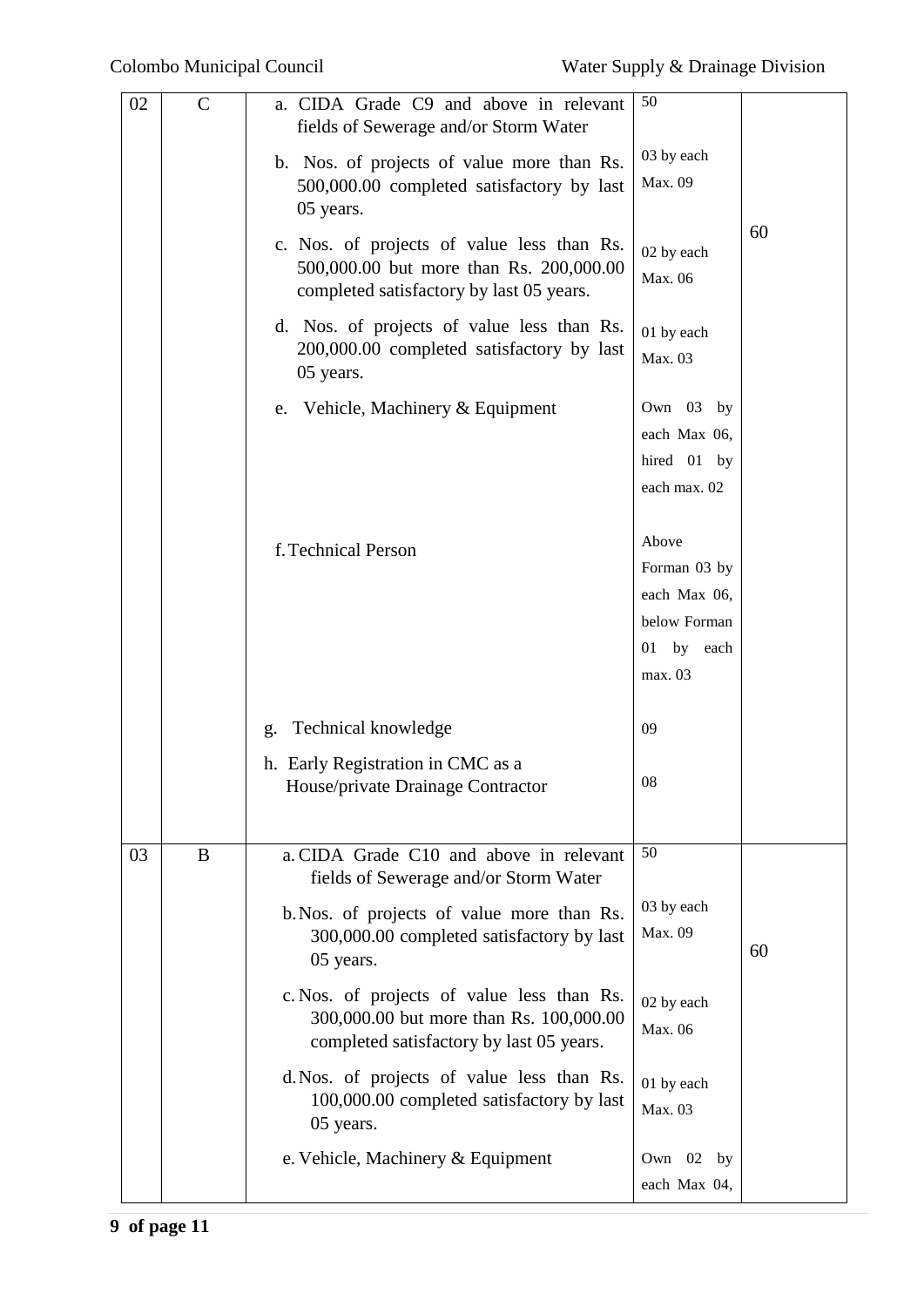|    |              |                                                                                              | hired 01 by   |    |
|----|--------------|----------------------------------------------------------------------------------------------|---------------|----|
|    |              |                                                                                              | each max. 02  |    |
|    |              |                                                                                              |               |    |
|    |              |                                                                                              |               |    |
|    |              |                                                                                              | Above         |    |
|    |              | f. Technical person                                                                          | Forman 03 by  |    |
|    |              |                                                                                              | each Max 06,  |    |
|    |              |                                                                                              | below Forman  |    |
|    |              |                                                                                              | 01<br>by each |    |
|    |              |                                                                                              | max. 03       |    |
|    |              | g. Technical knowledge                                                                       |               |    |
|    |              |                                                                                              | 09            |    |
|    |              |                                                                                              |               |    |
|    |              | h. Early Registration in CMC as a                                                            | 08            |    |
|    |              | House/private Drainage Contractor                                                            |               |    |
|    |              |                                                                                              |               |    |
| 04 | $\mathbf{A}$ | a. Nos. of projects of value more than Rs.                                                   | 15 by each    |    |
|    |              | 100,000.00 completed satisfactory by last 05                                                 | Max. 45       |    |
|    |              | years.                                                                                       |               |    |
|    |              | b. Nos. of projects of value less than Rs.                                                   | 13 by each    |    |
|    |              | 100,000.00 completed satisfactory by last 05<br>years.                                       | Max. 26       | 60 |
|    |              |                                                                                              | 01 by each    |    |
|    |              | c. Vehicle, Machinery & Equipment                                                            | Max. 02       |    |
|    |              |                                                                                              |               |    |
|    |              |                                                                                              |               |    |
|    |              |                                                                                              | below         |    |
|    |              | Technical person<br>d.                                                                       | Forman 05 by  |    |
|    |              |                                                                                              | each max. 10  |    |
|    |              |                                                                                              |               |    |
|    |              | Technical knowledge<br>e.                                                                    |               |    |
|    |              |                                                                                              | 09            |    |
|    |              | Registration<br>f. Early<br>in<br><b>CMC</b><br>as<br>a<br>House/private Drainage Contractor | 08            |    |
|    |              |                                                                                              |               |    |
|    |              |                                                                                              |               |    |
|    |              |                                                                                              |               |    |
|    |              |                                                                                              |               |    |

If technically qualified, consider the financial qualification by considering the financial transaction within the last 05 years and the Assets. If it is in satisfactory level consider for registration.